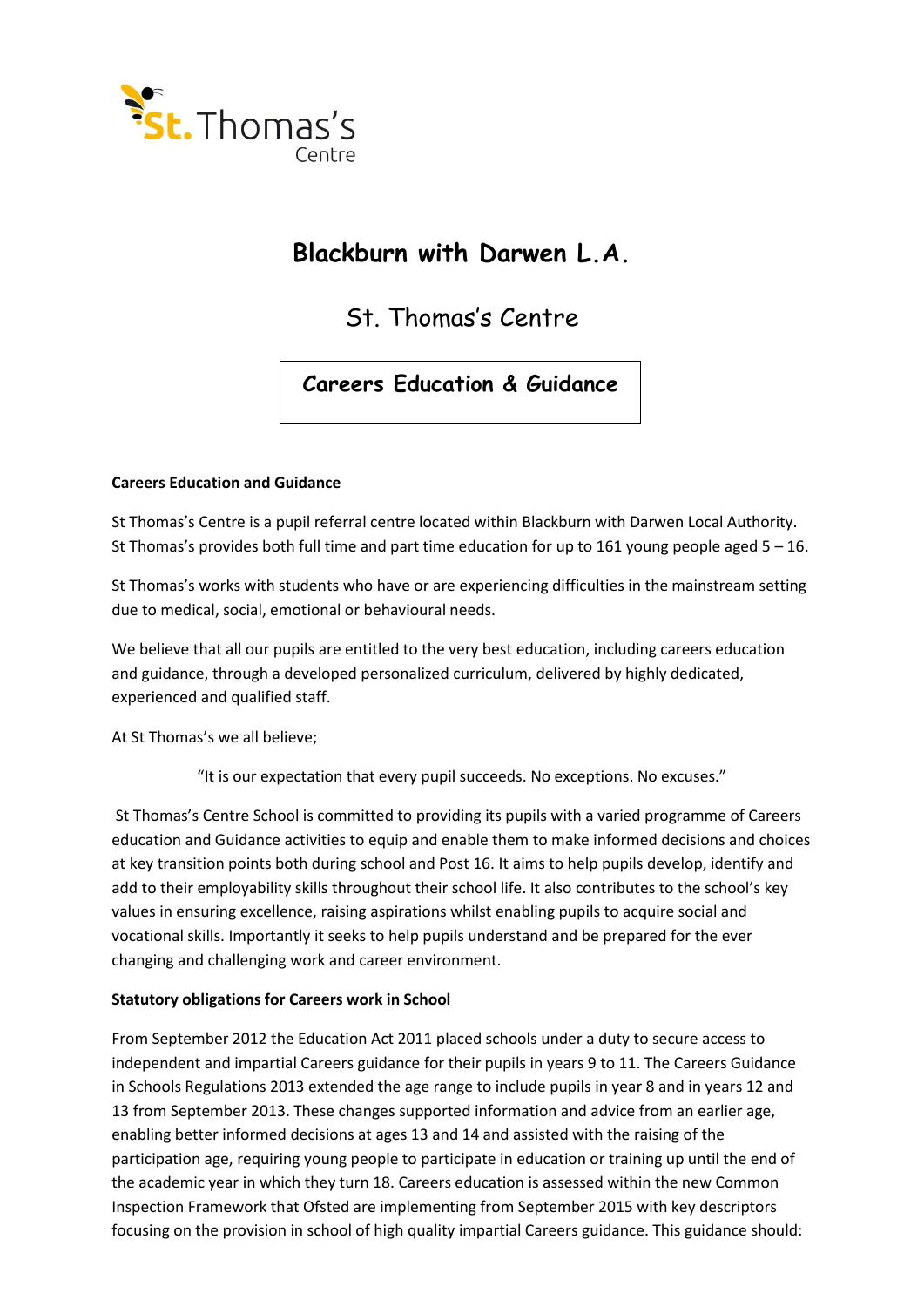- enable learners to develop clear ambitious and realistic plans for the future;
- support preparation for their next stage, whether it will be education, training, selfemployment or employment;
- help pupils be informed about local and national skills

# **Implementation of Careers Education and Guidance**

Careers education will be delivered throughout the academic year during designated days when the timetable is collapsed across all year groups and during weekly PHSE and COPE lessons.

It will also take place on days when there are Careers conferences, fairs, workshops, college visits, training provider visits or when there are employers visiting school.

The Careers education programme will be organised by the school Careers Adviser and Employability Co-ordinator for the School. The targeted programme of activities will be delivered by employers, Further and Higher Education representatives, training providers, training organisations, tutors and teaching staff

The Guidance will be delivered to all pupils by the Careers Adviser with some targeted guidance support for students in Years 10 and 11. The Careers Adviser is a fully qualified and experienced Careers Adviser who holds a Post graduate diploma in careers guidance Level 6 Careers Guidance qualification and is a member of the Career Development Institute, the professional body for practicing Careers professionals.

# **Entitlement to the Careers Guidance and Education**

All pupils are entitled to, and will receive, impartial and independent Careers education and guidance support during their education at St Thomas's.

The key features of these include:

# Guidance

- Access to impartial and independent individual advice and guidance from the school Careers Adviser open to Years 7 to 11.
- All year 11 pupils receive a one-to-one Careers interview and a written summary of the meeting which focusses on their post 16 progression options.
- Targeted support for identified vulnerable pupils in Year 11 at risk of becoming NEET [Not in education employment or training] to discuss their post 16 options.
- One-to-one guidance interviews with Year 11 pupils, supporting them with constant advice throughout the year

# Advice and Information

- Targeted support for some Year 10 and Year 11 pupils who require help with finding a work experience placement.
- Students in Year 11 can have a mock interview with the Careers Adviser whether this is for an apprenticeship, sixth form, college or university place.
- The Careers Adviser undertakes tracking of all of Year 11 and follows up each case, checking they have offers and providing destination data back to the Local Authority.
- The Careers Adviser meets a duty to the Governors of providing an up to date list of destinations and intended destinations